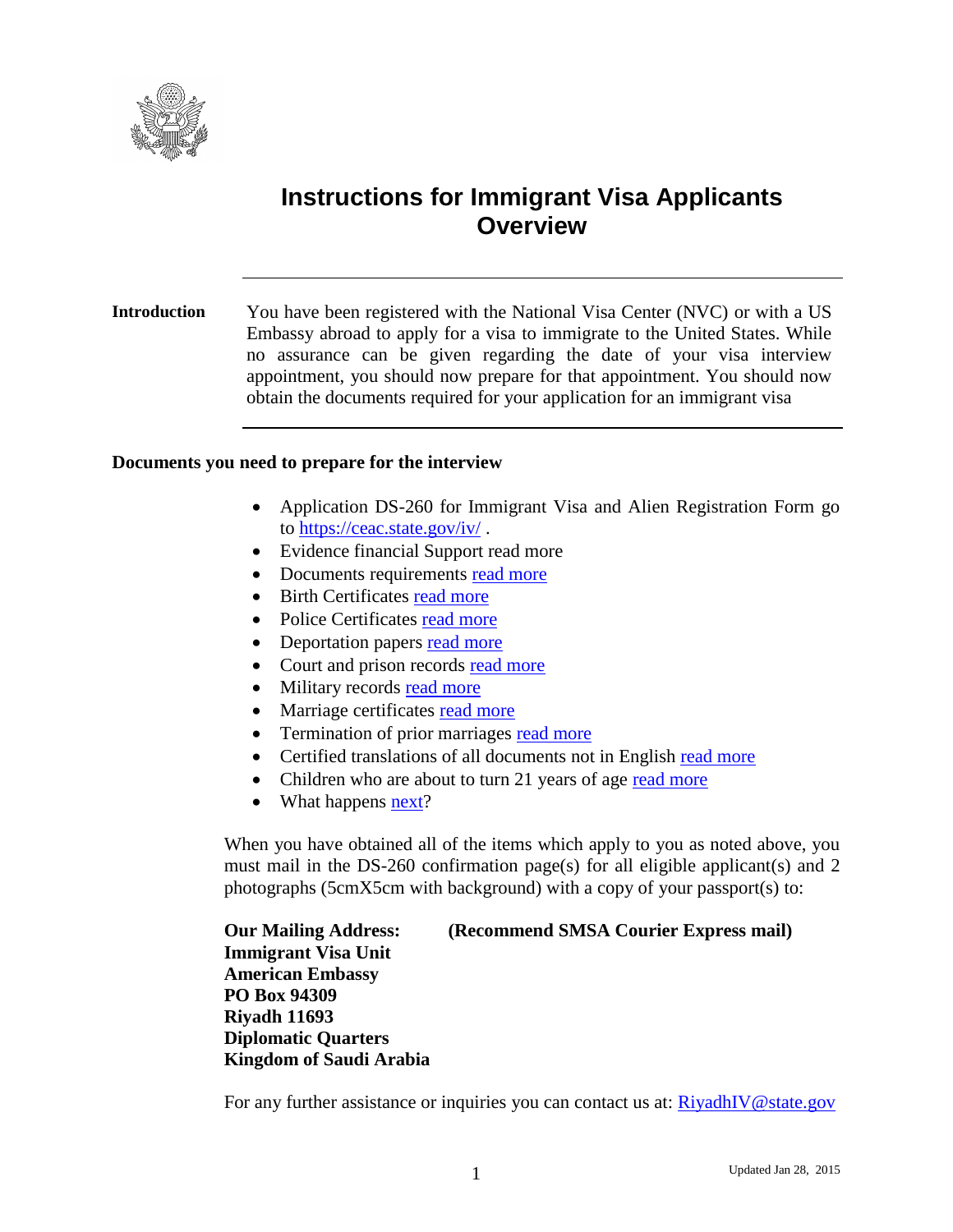## **Instructions for completing DS-260**

| <b>Background</b>         | You can access the DS-260 from the Consular Electronic Application Center<br>https://ceac.state.gov/iv/<br>website,<br>(CEAC)<br>by<br>going<br>to<br>Immigrant Visas. state, gov and clicking on "Submit Visa Application and Civil"<br>Documents," or on the website of the U.S. Embassy or Consulate where you<br>will apply. |
|---------------------------|----------------------------------------------------------------------------------------------------------------------------------------------------------------------------------------------------------------------------------------------------------------------------------------------------------------------------------|
| Who completes<br>the form | Each family member that is eligible to travel to the United States with you<br>under this visa classification is required to complete the DS-260.                                                                                                                                                                                |
| form                      | <b>Completing the</b> Please fill out the DS-260. For details please visit:<br>http://travel.state.gov/visa/immigrants/info/info_5248.html#interview                                                                                                                                                                             |
| When complete             | Please send the DS-260 confirmation page for all applicants, copies of all<br>passports and 2 photos each per applicant to the address listed on the cover<br>sheet. The U.S Embassy or Consulate will contact you for your appointment<br>dates.                                                                                |

### **Translation Requirements**

All documents not written in English, or in the official language of the country in which application for a visa is being made, must be accompanied by certified translations and submitted to the NVC. The translation must include a statement signed by the translator stating that the:

\_\_\_\_\_\_\_\_\_\_\_\_\_\_\_\_\_\_\_\_\_\_\_\_\_\_\_\_\_\_\_\_\_\_\_\_\_\_\_\_\_\_\_\_\_\_\_\_\_\_\_\_\_\_\_\_\_\_\_\_\_\_\_\_\_\_

- Translation is accurate, and
- Translator is competent to translate.

### **Evidence of financial support**

**Affidavit of** If you are applying for immigration to the United States based on a family **Support** relationship, the petitioner will be required to submit an Affidavit of Support for you. Instructions concerning the Affidavit of Support can be found at [www.uscis.gov.](http://www.uscis.gov/) The US Consular section will provide further information concerning any additional financial sponsorship evidence that may be required. Evidence of Financial Support and Supporting Documents [\(I-864,](http://www.uscis.gov/portal/site/uscis/menuitem.5af9bb95919f35e66f614176543f6d1a/?vgnextoid=b70f8875d714d010VgnVCM10000048f3d6a1RCRD&vgnextchannel=db029c7755cb9010VgnVCM10000045f3d6a1RCRD) [I-864A,](http://www.uscis.gov/portal/site/uscis/menuitem.5af9bb95919f35e66f614176543f6d1a/?vgnextoid=0c7e8875d714d010VgnVCM10000048f3d6a1RCRD&vgnextchannel=db029c7755cb9010VgnVCM10000045f3d6a1RCRD) [I-864EZ,](http://www.uscis.gov/portal/site/uscis/menuitem.5af9bb95919f35e66f614176543f6d1a/?vgnextoid=15d05d4c6608e010VgnVCM1000000ecd190aRCRD&vgnextchannel=db029c7755cb9010VgnVCM10000045f3d6a1RCRD) [I-864W,](http://www.uscis.gov/portal/site/uscis/menuitem.5af9bb95919f35e66f614176543f6d1a/?vgnextoid=02055d4c6608e010VgnVCM1000000ecd190aRCRD&vgnextchannel=db029c7755cb9010VgnVCM10000045f3d6a1RCRD) [I-864P\)](http://www.uscis.gov/sites/default/files/files/form/i-864p.pdf)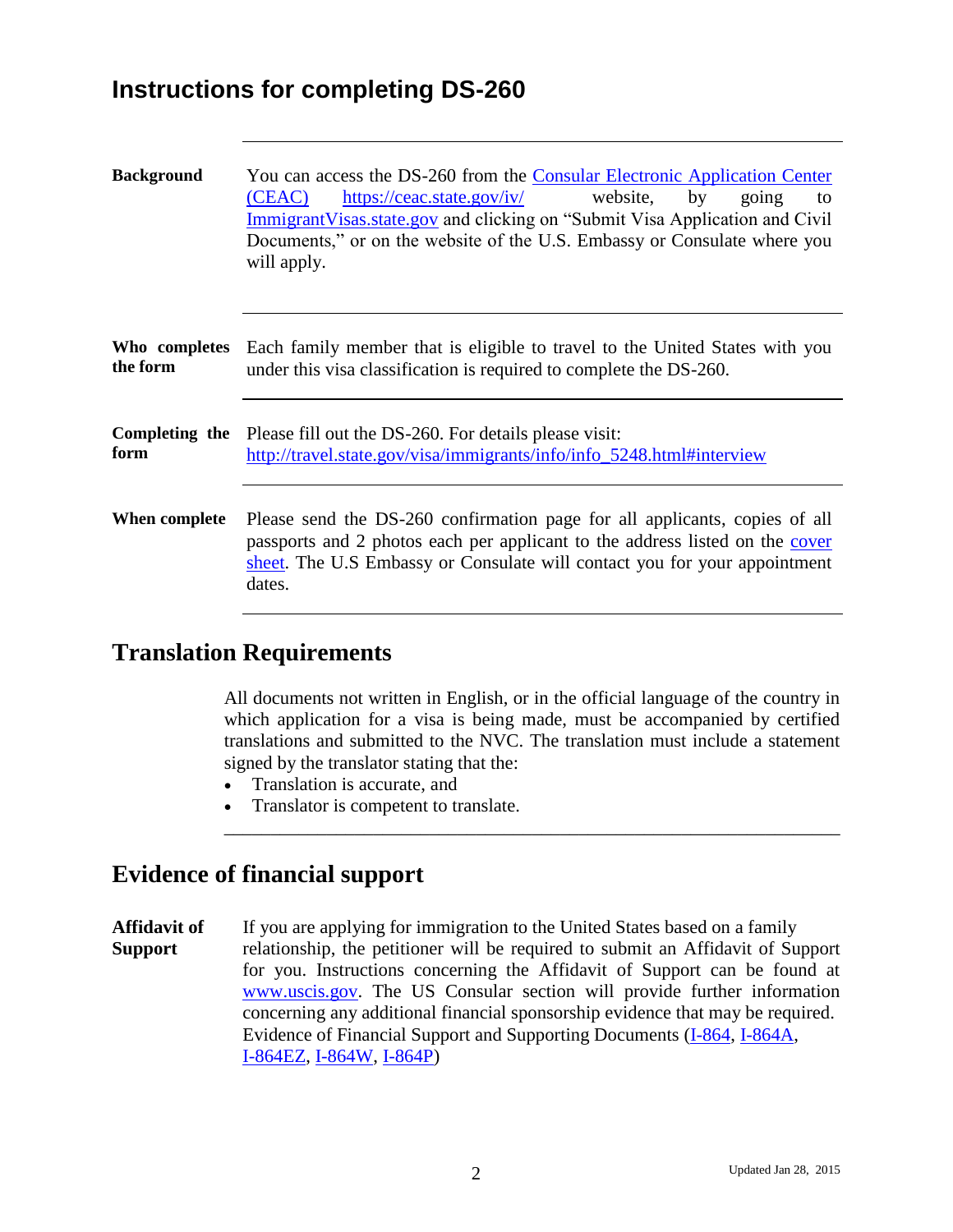# **Documents You Need to Obtain**

<span id="page-2-1"></span><span id="page-2-0"></span>

| <b>Document</b><br>requirements       | Please obtain the <i>original documents</i> or <i>certified copies</i> from an appropriate<br>authority (the issuing entity) for yourself and each family member who will<br>accompany you to the United States. All documents that pertain to your<br>petition are required, even if they were previously submitted to the CIS with<br>your petition.<br><i>Note:</i> Do not send any of the documents in this section to the National Visa<br>Center. You must submit them at the time of your immigrant visa interview.                                                                                                                                                   |
|---------------------------------------|------------------------------------------------------------------------------------------------------------------------------------------------------------------------------------------------------------------------------------------------------------------------------------------------------------------------------------------------------------------------------------------------------------------------------------------------------------------------------------------------------------------------------------------------------------------------------------------------------------------------------------------------------------------------------|
| <b>Birth</b><br>certificates          | Obtain the original, or certified copy, of the birth record of each family<br>member (yourself, your spouse, and all unmarried children under the age of<br>21).<br>The certificate must contain the:                                                                                                                                                                                                                                                                                                                                                                                                                                                                        |
|                                       | • Person's date of birth<br>• Person's place of birth<br>• Names of <b>both</b> parents, and<br>• Annotation by the appropriate authority indicating that it is an extract from<br>the official records                                                                                                                                                                                                                                                                                                                                                                                                                                                                      |
| Unobtainable<br>birth<br>certificates | Your birth record may not be obtainable. Some reasons are listed below.<br>• Your birth was never officially recorded.<br>• Your birth records have been destroyed.<br>• The appropriate government authority will not issue one.<br>Please obtain a certified statement from the appropriate government authority<br>stating the reason your birth record is not available. With the certified<br>statement you <i>must</i> submit secondary evidence. For example:<br>• A baptismal certificate that contains the date and place of birth and both<br>parent's names providing the baptism took place shortly after birth<br>• An adoption decree for an adopted child, or |
|                                       | • An affidavit from a close relative, preferably the applicant's mother, stating<br>the date and place of birth, both parent's names, and the mother's maiden<br>name.                                                                                                                                                                                                                                                                                                                                                                                                                                                                                                       |
|                                       | <i>Note</i> : An affidavit must be executed before an official authorized to take<br>oaths or affirmations. Information regarding the procedures for obtaining<br>birth certificates is usually available from the embassy or consulate of the<br>country concerned.                                                                                                                                                                                                                                                                                                                                                                                                         |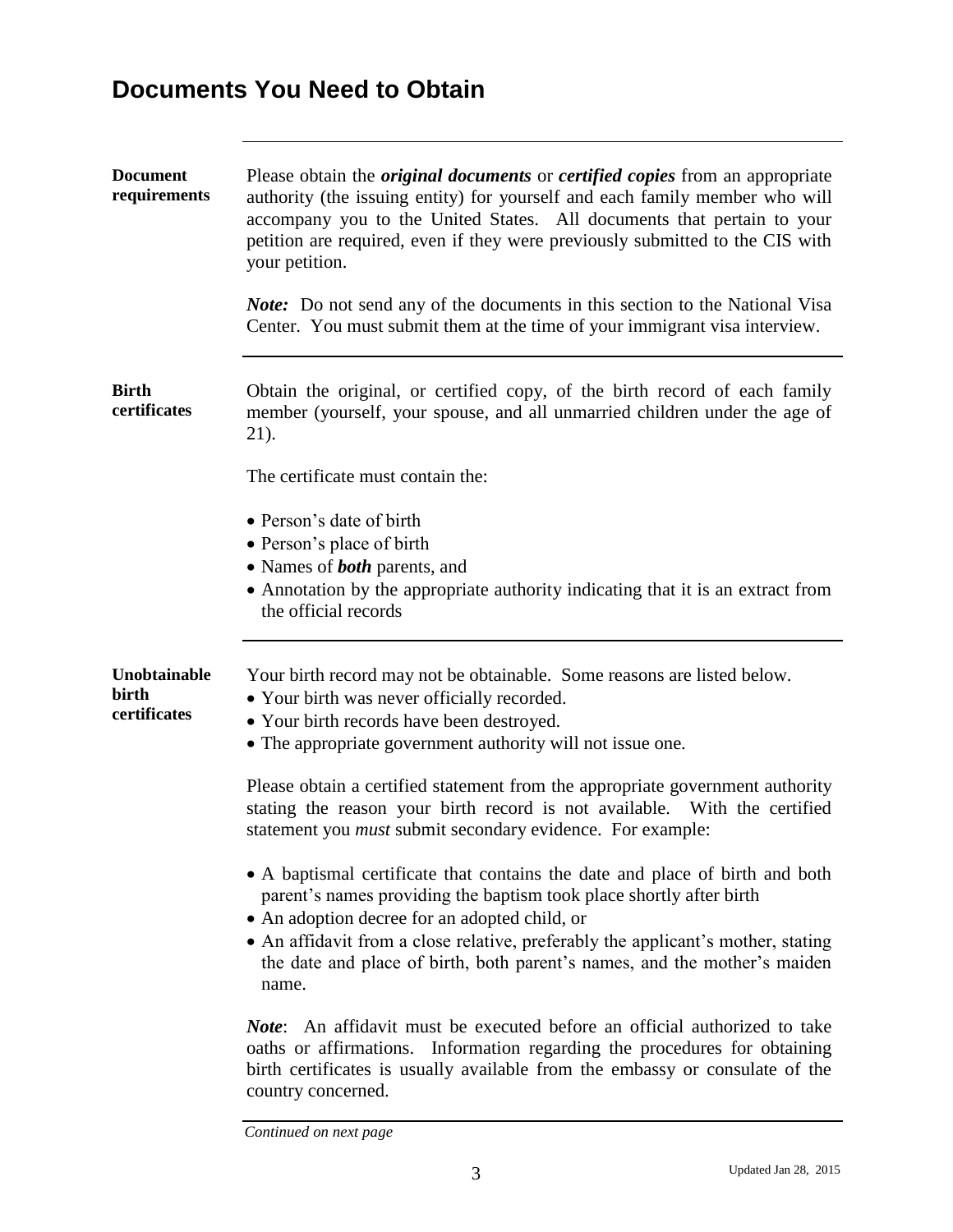<span id="page-3-0"></span>**Police certificates** Police certificates are required for each visa applicant aged 16 years or older. The table below shows how many police certificates are required based on where each applicant lives and has lived previously. Present and former residents of the United States should NOT obtain any police certificates covering their residence in the U.S.

| IF the applicant                                  | AND          | THEN the applicant needs       |
|---------------------------------------------------|--------------|--------------------------------|
|                                                   |              | a police certificate from      |
| is living in their country of $\vert$ is 16 years |              | the police authorities of that |
| nationality at their current                      | old or older | locality.                      |
| residence for more than 6                         |              |                                |
| months                                            |              |                                |
| lived in a different part of                      | was 16 years | the police authorities of that |
| their country of nationality                      | or older at  | locality.                      |
| for more than 6 months                            | that time    |                                |
| lived in a different country                      | was 16 years | the police authorities of that |
| for more than 12 months                           | or older at  | locality.                      |
|                                                   | that time    |                                |
| was arrested for any reason,                      | was any age  | the police authorities of that |
| regardless of how long they                       | at that time | locality.                      |
| lived there                                       |              |                                |

The police certificate must:

- Cover the entire period of the applicant's residence in that area, and
- State what the appropriate police authorities records show concerning each applicant, including all arrests, the reason for the arrest(s), and the disposition of each case of which there is a record.
- *Note*: For Police clearance from Saudi Arabia [click here](http://riyadh.usembassy.gov/immigrant-visas/documents.html) or see below. More specific information is available from NVC or the nearest United States immigrant visa processing post, or online at: [http://www.travel.state.gov/visa/fees/fees\\_3272.html](http://www.travel.state.gov/visa/fees/fees_3272.html)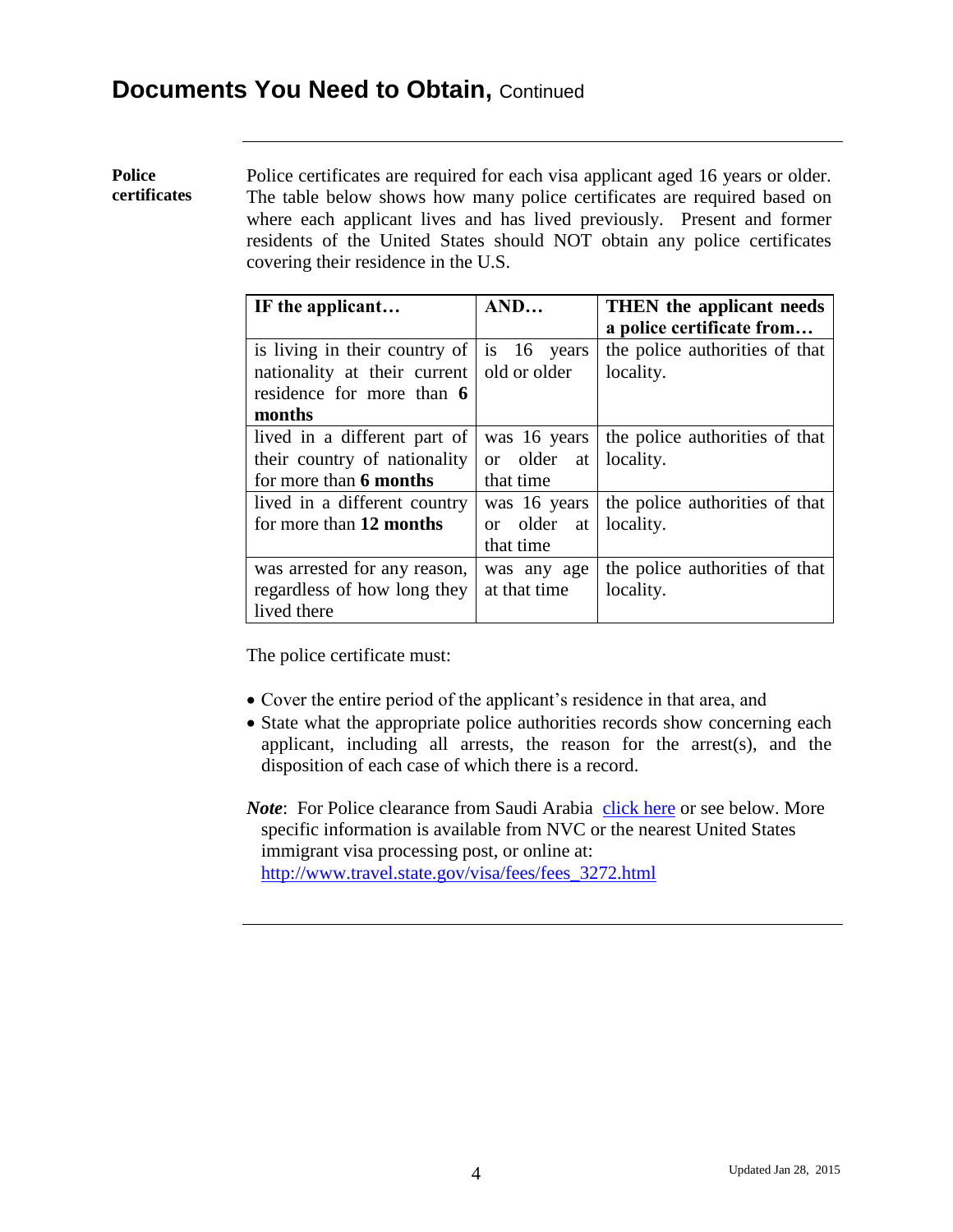### **Saudi Police Clearance Letter**

A Saudi Police Certificate is required for all applicants over 16 years of age. In order to obtain the police certificate for immigration purposes, applicants will need to obtain a letter addressed to the Saudi authorities from the U.S. Embassy in Riyadh or U.S. Consulates General in Dhahran or Jeddah .

Applicants will need to bring their Saudi resident permits and the notice from NVC or KCC (for Diversity Visa applicants) or from the US Embassy requesting the police clearance. The notice should include the case number and the applicant's name.

Upon receipt of the requested police letter, applicants should go to the Ministry of Foreign Affairs Office for authentication and then to the police station in your district for processing.

Police certificates are valid for one year only.

.

Applicants may request letter from the appropriate U.S. Mission office as follows:

**U.S. Embassy Riyadh:** Applicants may send an e-mail to [RiyadhIV@state.gov](mailto:RiyadhIV@state.gov) to request an appointment

**U.S. Consulate General Dhahran:** Applicants may make an appointment for notarial service at: <https://evisaforms.state.gov/acs/default.asp?postcode=dhr&appcode=1/>

**U.S. Consulate General Jeddah:** Applicants may make an appointment for notarial service at: <https://evisaforms.state.gov/acs/default.asp?postcode=JDD&appcode=1>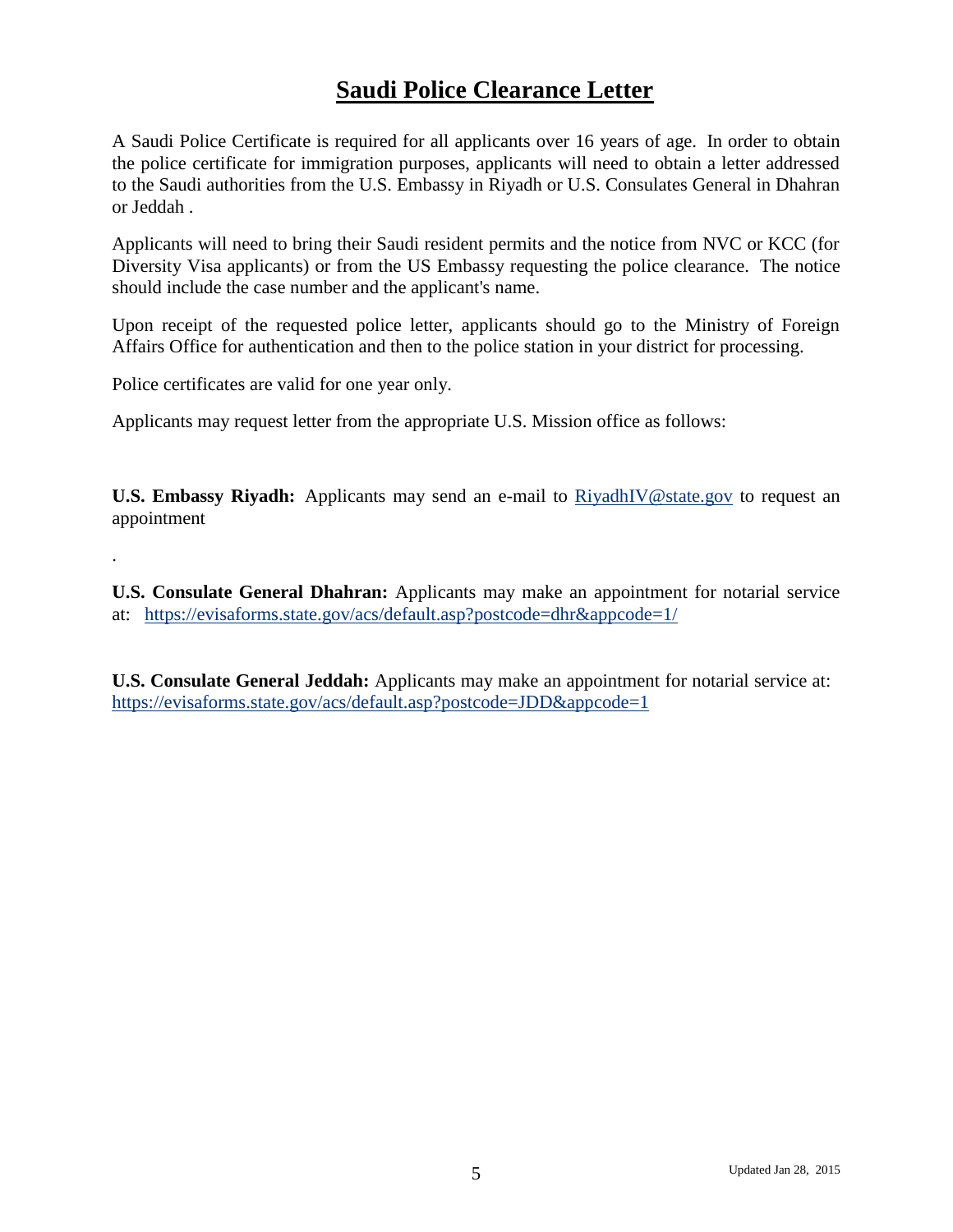<span id="page-5-5"></span><span id="page-5-4"></span><span id="page-5-3"></span><span id="page-5-2"></span><span id="page-5-1"></span><span id="page-5-0"></span>

| <b>Passports</b>                      | A Passport must be valid for travel to the United States and must have at least<br>eight months validity beyond the issuance date of the visa. Children may be<br>included on a parent's passport, but if over the age of 16, they must have their<br>photographs attached to the passport.                                  |  |  |
|---------------------------------------|------------------------------------------------------------------------------------------------------------------------------------------------------------------------------------------------------------------------------------------------------------------------------------------------------------------------------|--|--|
| <b>Deportation</b>                    | Applicants who have previously been deported or removed at government<br>expense from the United States must obtain Form I-212, Permission to<br>Reapply after Deportation, from the U.S. Citizenship and Immigration<br>Service, or from a U.S. Embassy or Consulate, and follow the instructions<br>included on that form. |  |  |
| Court<br>and<br><b>Prison Records</b> | Persons who have been convicted of a crime must obtain a certified copy of<br>each court record and any prison record, regardless of the fact that he or she<br>may have subsequently benefited from an amnesty, pardon or other act of<br>clemency.                                                                         |  |  |
|                                       | Court records should include:                                                                                                                                                                                                                                                                                                |  |  |
|                                       | • Complete information regarding the circumstance surrounding the crime of<br>which the applicant was convicted, and<br>• The disposition of the case, including sentence or other penalty or fine<br>imposed.                                                                                                               |  |  |
| <b>Military</b><br>records            | Persons who have served in the military forces of any country must obtain<br>one copy of their military record.                                                                                                                                                                                                              |  |  |
|                                       | <i>Note:</i> Military records from certain countries are unavailable. More specific<br>information is available from NVC or the nearest United States immigrant<br>visa processing post.                                                                                                                                     |  |  |
| <b>Marriage</b><br>certificates       | Married applicants must obtain an original marriage certificate, or a certified<br>copy, bearing the appropriate seal or stamp of the issuing authority.                                                                                                                                                                     |  |  |
| Termination of<br>prior marriages     | Applicants who have been previously married must obtain evidence of the<br>termination of <b>EACH</b> prior marriage. Evidence must be in the form of<br>original documents issued by a competent authority, or certified copies<br>bearing the appropriate seal or stamp of the issuing authority.                          |  |  |
|                                       | Acceptable evidence is a:                                                                                                                                                                                                                                                                                                    |  |  |
|                                       | • FINAL divorce decree<br>• Death certificate, or<br>• Annulment.                                                                                                                                                                                                                                                            |  |  |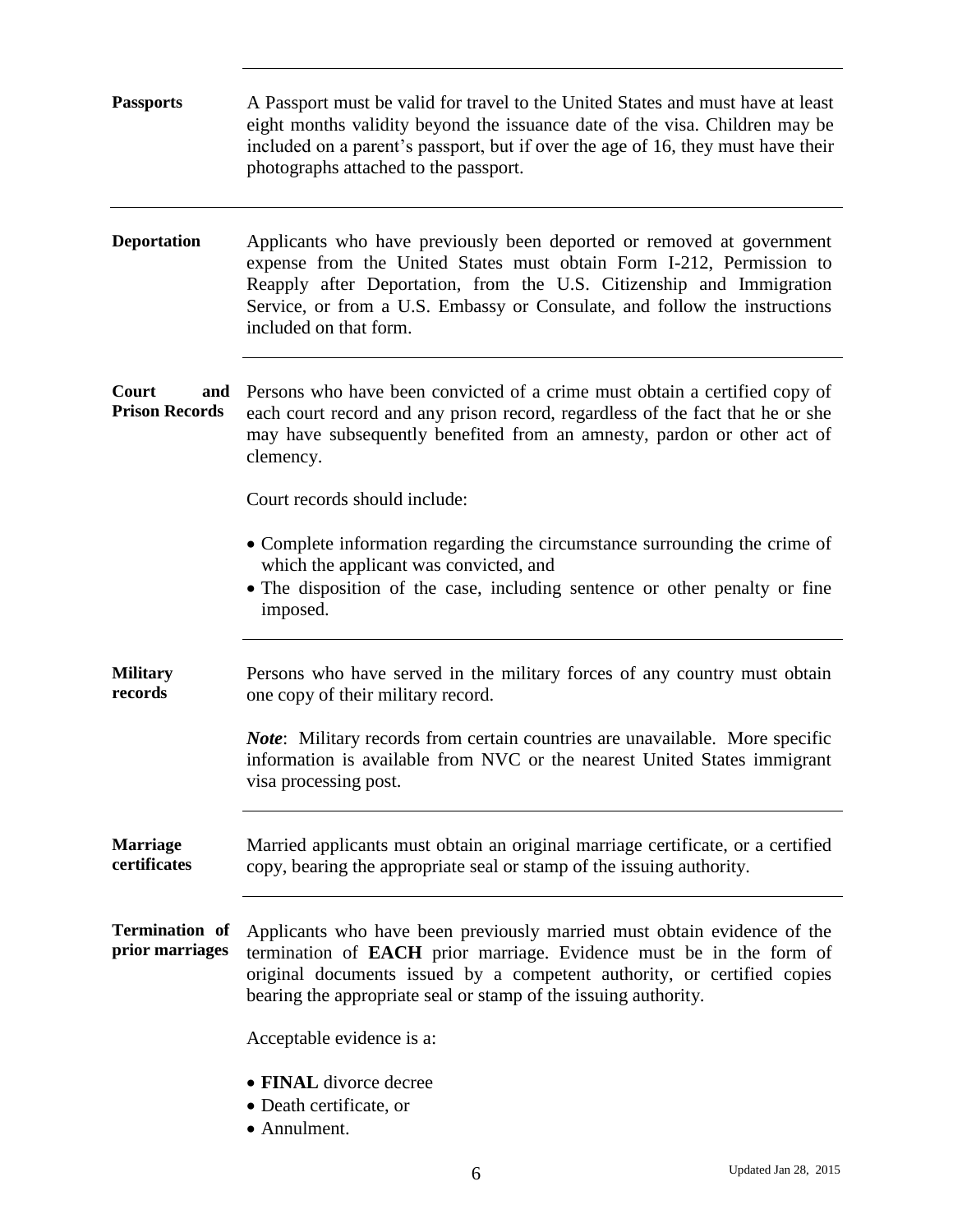# **Children who are about to Reach 21 Years of Age**

<span id="page-6-0"></span>

| Important<br><b>Information</b>                      | If you have children who intend to immigrate with you to the United States,<br>or to join you in the United States at a later date, please read this important<br>information.                                                                                                                                                                                                |  |  |
|------------------------------------------------------|-------------------------------------------------------------------------------------------------------------------------------------------------------------------------------------------------------------------------------------------------------------------------------------------------------------------------------------------------------------------------------|--|--|
|                                                      | In order to immigrate with you to the United States, or to follow you at a later<br>date, your children must be:                                                                                                                                                                                                                                                              |  |  |
|                                                      | • Unmarried<br>• Eligible to be listed under your visa classification, and<br>• Under the age of 21 at the time they enter the United States.                                                                                                                                                                                                                                 |  |  |
|                                                      | <b>Note:</b> Children of mothers, fathers or spouses of United States citizens, must<br>have separate immigrant visa petitions filed on their behalf.                                                                                                                                                                                                                         |  |  |
| Notify NVC or<br><b>Embassy/</b><br><b>Consulate</b> | If any of your children will turn 21 within 60 days, please notify the National<br>Visa Center (NVC) immediately. Please call (603) 334-0700 or write to<br>RiyadhIV@state.gov                                                                                                                                                                                                |  |  |
|                                                      | • Include your case number in ALL correspondence                                                                                                                                                                                                                                                                                                                              |  |  |
|                                                      | <i>Note</i> : If visas will be available in your category prior to your son or<br>daughter's birthday, we will expedite processing of your case in order to<br>ensure that your son or daughter will be able to immigrate with you.<br>Unfortunately, we cannot assist you if visas are not available in your category<br>prior to your son or daughter's birthday.           |  |  |
| mail                                                 | <b>Notify NVC by</b> If you want to notify NVC in writing, NVC's mailing address is:                                                                                                                                                                                                                                                                                          |  |  |
|                                                      | <b>National Visa Center</b><br>32 Rochester Avenue<br>Portsmouth, NH 03801                                                                                                                                                                                                                                                                                                    |  |  |
| Failure<br>to<br>notify NVC                          | Failure to notify NVC that you have a child who will turn 21 could result in<br>that child being above the legal age at the time your visa is issued. In that<br>event, you will be required to file a separate petition for your child after you<br>immigrate, and your son or daughter will face a waiting period before he or<br>she will be eligible for visa processing. |  |  |